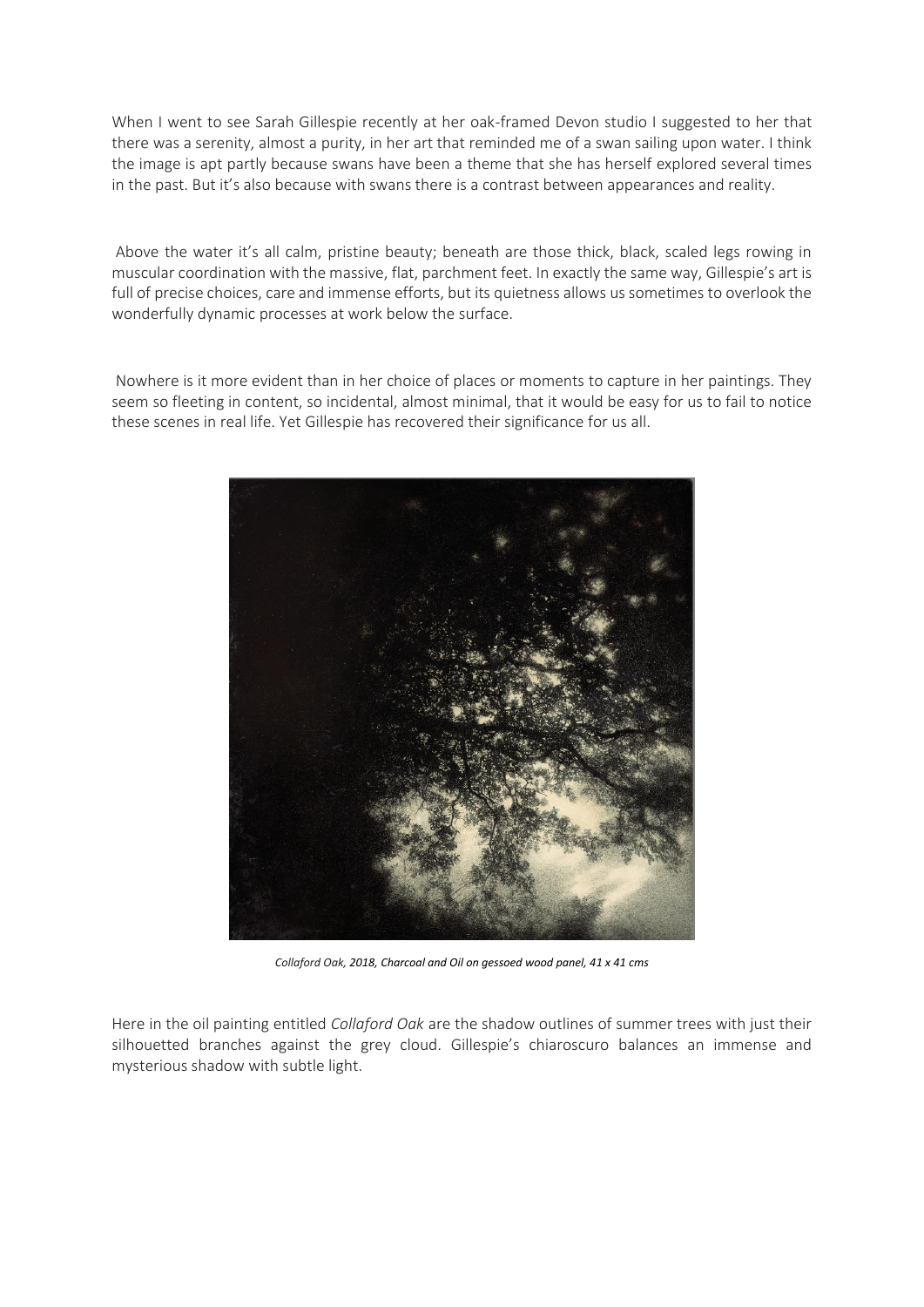

*Ebbtide, 2017, Charcoal and Oil on gessoed wood panel, 41 x 51 cms*

In *Ebbtide* we see only the tree-lined edge of the River Dart whose surface is minutely stirred by the breeze. In both of these immensely atmospheric paintings an avenue of sunlight burnishes the ripples and lights the Dart's curving passage, inviting us to imagine what lies around the bend.



*Monterey Pine, 2018, Charcoal and Oil on gessoed wood panel, 41 x 41 cms*

Then there's that fragment of an exotic conifer in *Monterey Pine*. We only see perhaps a left third of its canopy, requiring us to invoke for ourselves the tree's great umbrellas spread of emerald. Beyond its dome is an ambiguous but powerful light – dawn or dusk perhaps? - that fades towards its lower horizon.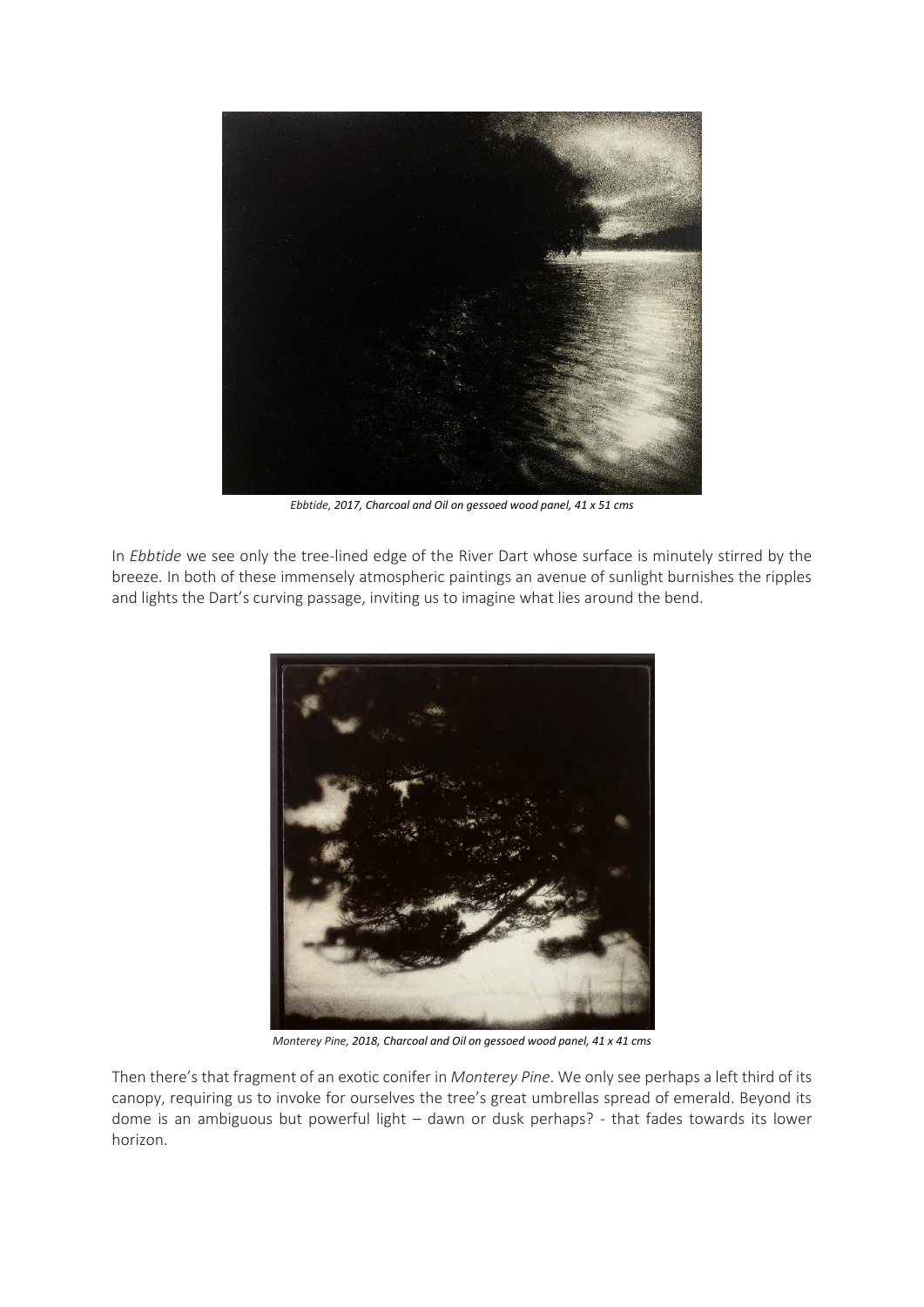

*Night in the Tiltyard, 2019, Charcoal and Oil on gessoed wood panel, 76 x 76 cms*

*Night in the Tiltyard* inscribes a hazy moon but its corolla is barely visible through the sparse canopy of the tree. Yet the power of that lunar glow turns the heavens blue and calls to our mind's eye the whole tiltyard bathed in its light, as well as its strange history.



*Thorn, 2018, Charcoal and Oil on gessoed wood panel, 51 x 51 cms*

In a painting called *Thorn* the rising mass of the hedge bank - like those flanking the lanes all around Gillespie's home - seems so dense and impregnable we are almost drowned in its vast shadow. I love the way that even the sunlight seems itself caught momentarily in the great palisade of spikes. Yet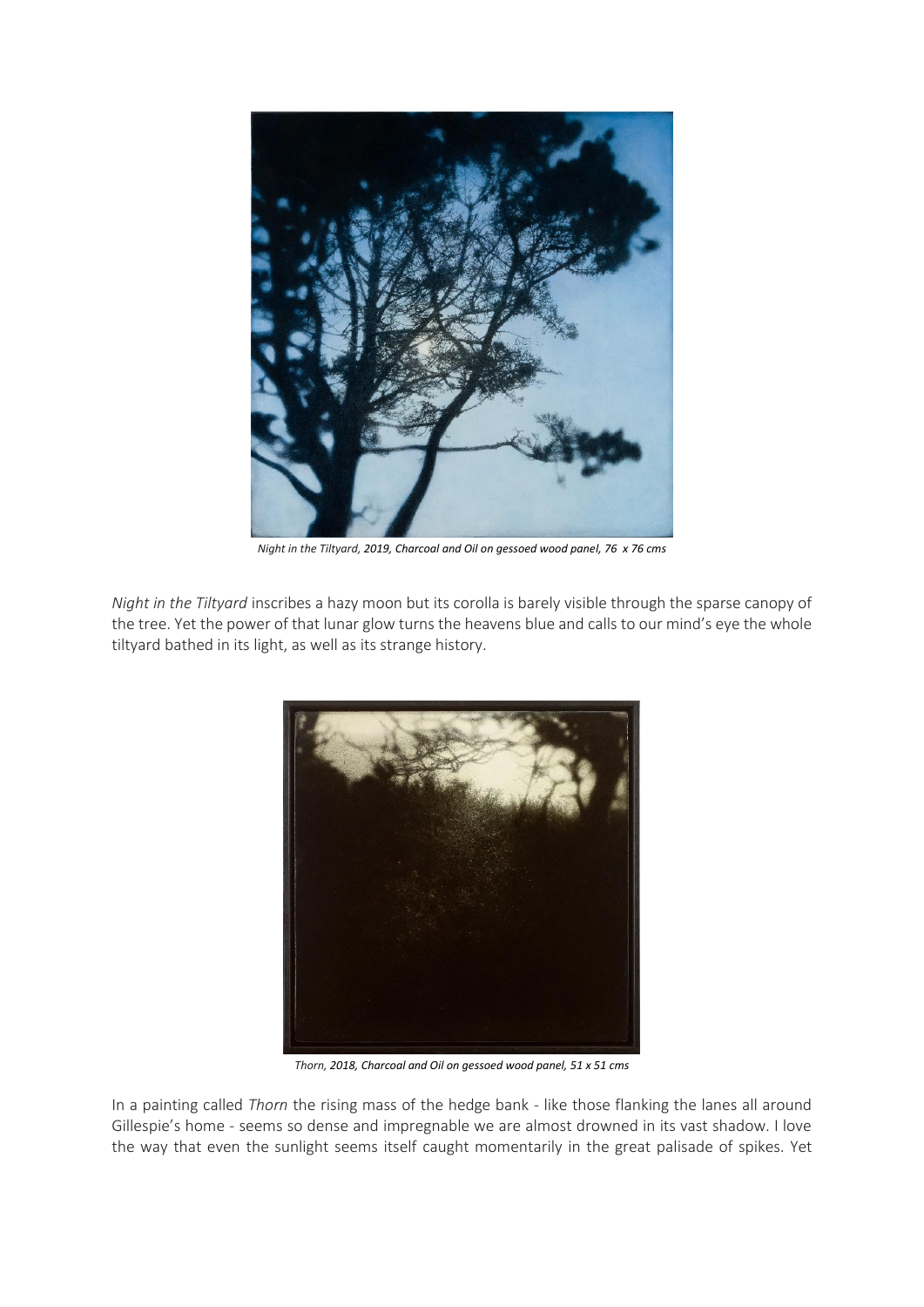glance away and one senses that what seems so substantial a vision will all have disassembled once we look back.

What is common to our experience of these paintings is a profound sense that we see only part of the whole. Somehow the artist has implied a much larger landscape to which each tableau organically belongs. We can *feel* those wider places beyond the confines of her canvas. To explain this concern for 'scenes without edges' Gillespie recalls lines that are important to her from William Blake: 'Nature has no outline. But imagination has'.

You realise that this artist is attempting to take us as close to nature as an image possibly can. It is an edgeless place and this lack of borders operates in two ways: we ourselves feel inserted directly into the mood and life of her scenes; each scene, in turn, is an integral detail of a wider world.

A concern for connection to the rest of life is at the heart of Gillespie's ethical and aesthetic practice. Each image strives to convey a moment when the artist loses any sense of separateness from her surroundings. Hours of looking induce a state of oneness and while she dismisses any mystical connotations to the process, she is crystal clear about its effects and its authenticity. 'I know it instantly.' she says. 'The moment it hits. It's like a tuning fork'.

Every one of her images is a visual, material translation of that private engagement with the more-thanhuman parts of life. And let's not pretend for a moment that her capacity to tap into this deep reservoir of empathy is something only for the devotee, like a Zen Buddhist. We all know empirically that life is on one great big family tree. We so often date our origins back a *mere* 4 million years to when we separated from the great apes, but truthfully our heritage stretches back over 4 billion years to an eon in the Earth's deep past called the Archaean. We are truly the children of unicellular life. Even more abundantly evident is that we could not exist without the planetary effects of bacteria that don't even possess a nucleus. These are proven scientific facts. This is one world. We are one living community. Sarah Gillespie's art speaks directly of it.

If her work has a political message it is about the need for us all to feel and care more deeply for the living world. We are now so assailed with evidence of humanity's ever-more destructive impacts upon other life forms – and not just glaciers and icecaps, whales and turtles, fishes and forests, but every one of our fellow animals even unto insects - that we can see the burning relevance of Gillespie's central concerns.

Her silverpoint drawings and mezzotints of moths make the case powerfully. They portray some of our country's most beautiful and yet completely overlooked animals, partly because moths are active when we are not. These insects are abroad while we sleep, and, although they are all around us, they are largely unknown. Yet Gillespie has intercepted their mysterious journeys, which take them into almost every British garden, whether in the countryside or the city, by use of special kind of trap. She both evokes their living beauty but reminds us of their plight. A recent report indicated that large moths in southern England have declined by 40 per cent since the 1960s.